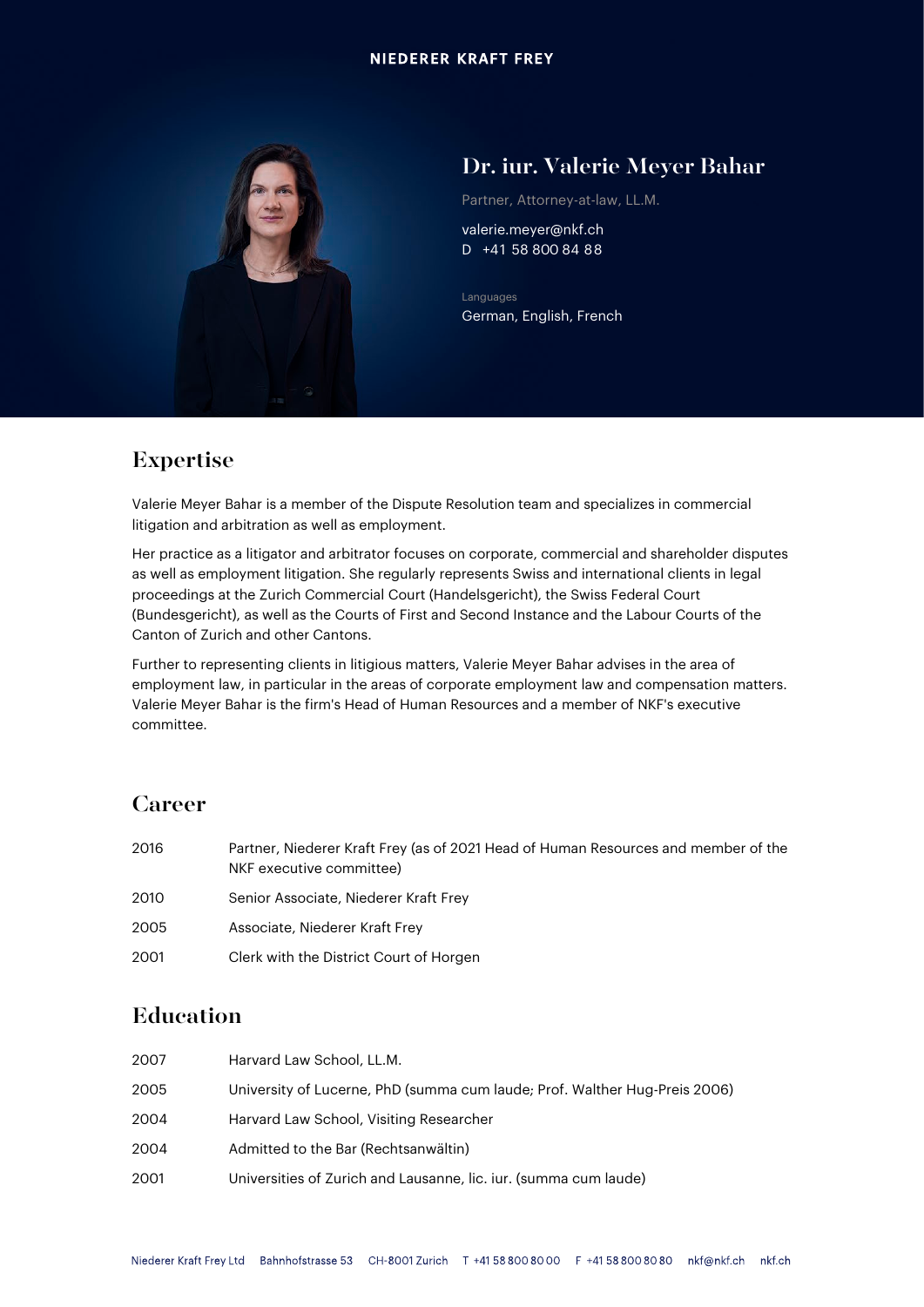#### Experience

- Co-counsel on Swiss law in a litigation in Bermuda, amount in dispute exceeding CHF 120 million; advisor in subsequent settlement negotiations and currently heavily involved in the implementation and oversight of the settlement
- Counsel to a Swiss industrial company faced with numerous lawsuits brought by the minority shareholder pertaining to, e.g. requests for information, challenges against resolutions of the general meeting, as well as various corporate matters
- Ongoing employment law advice for numerous companies, in particular banks and insurance companies, regarding, e.g., drafting of CEO, management and board contracts; compensation matters; termination of employment; regulations pertaining to working time (overtime); noncompete obligations; etc.
- Counsel in ad hoc arbitration proceedings regarding re-insurance claim
- Employment litigation regarding validity of termination and substantial bonus claim
- Employment law advice regarding the structuring, drafting and implementation of international employment agreements across group companies (management level)
- Employment law advice regarding the termination of several key employees (members of the management team) of a bank
- Counsel in litigation proceedings regarding the transfer of an airplane
- Employment law advice regarding deferral and claw-back of compensation under Swiss law
- Advisor with regard to legislative consulting process (Vernehmlassung) regarding the law and ordinance on working time
- Employment law advice in a major international M&A transaction, in particular regarding the transfer of employment relationships under Swiss law
- Employment law advice in an M&A transaction involving the transfer of employment relationships as well as the relocation of employees within Switzerland
- Representation of minority shareholders opposing an unfriendly take-over attempt in court
- Counsel in employment law litigation brought in the form of urgent provisional measures
- Counsel to a Swiss bank faced with lawsuits in Switzerland and abroad brought by alleged heirs of a client of the bank
- Counsel with regard to the liquidation of Lehman Brothers Finance SA, in particular with regard to the bankruptcy/liquidation proceedings
- Counsel to a Hong Kong company active in the international trade of commodities in arbitration proceedings according to the Swiss Rules
- Counsel to a Swiss subsidiary of a UK financial services provider with regard to employment law, including litigation and mass dismissal proceedings
- Counsel to a Swiss technology company with regard to employment law, including litigation
- Counsel to a Swiss subsidiary of a US bank with regard to employment law, including litigation and mass dismissal proceedings
- Counsel to a Swiss bank with regard to the seizure of assets of clients by the office of the Federal Prosecutor as part of a criminal investigation